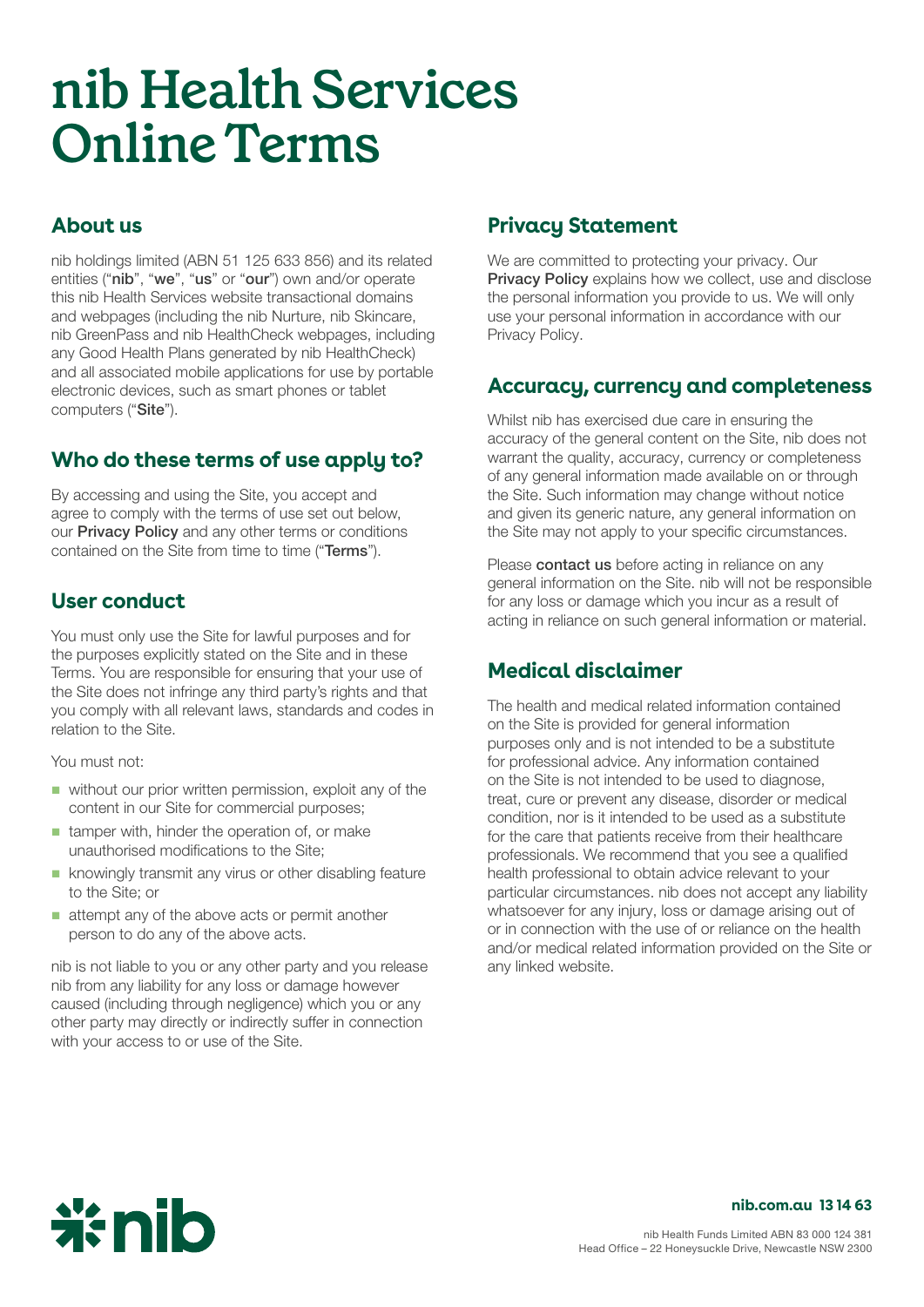## **nib Health Services Online Terms (continued)**

#### **Third party content and linked content**

The Site may contain information that is provided to nib by third parties, and may link out to third party content, websites and other applications (Third-party Sites). nib retains the right (but not the obligation) to reject, edit, or remove any information that a third party provides for display on the Site. nib does not warrant the currency, accuracy or reliability of any information provided by a third party for display on the Site, and these Terms do not apply to the Third-party Sites, which are not owned or operated by nib. nib is not responsible for the content or privacy practices associated with any Third-party Sites.

The Third-party Sites include:

- the nib Nurture Pregnancy eLearning Program, which is owned and operated by Ternity Group Pty Ltd (ACN 99 162 918 809) (Nourish Baby). You can read the Purchase Terms for the nib Nurture Pregnancy eLearning Program [here](https://www.nib.com.au/docs/nib-nurture-pregnancy-elearning-purchase-terms) and learn more about Nourish Baby [here](https://urldefense.com/v3/__https://www.nib.com.au/health-services/nurture/products/pregnancy-elearning/*where-from__;Iw!!KoGOJA!1nBTMLm2PSxnMcNGCLCF6hcFsXrhNoc8f4u04DKSNfgf0hh8Wj2SNNo-Ri7dIe693IWFf7x6lJti8VFHQxu-_t5LZG20$).
- the nib Skincare SkinVision Service is owned and operated by SkinVision B.V, Kraanspoor 28 1033 SE Amsterdam, The Netherlands (SkinVision). You can read the Purchase Terms for the SkinVision Service [here](https://www.nib.com.au/health-services/skincare/skinvision) and learn more about SkinVision here.

## **Security of data**

We do not guarantee that the Site or Third-party Sites will be available to users at all times. No data transmission over the internet can be guaranteed as totally secure. Whilst nib takes reasonable steps to protect the information you transmit to nib through the Site, nib does not warrant and cannot ensure the security of any information which you transmit to nib or to the Third-party Sites. Accordingly, any information which you transmit to nib is transmitted at your own risk.

When using the Site, you must take precautions to ensure you are not exposed to the risk of viruses, malicious computer code or other forms of interference which may damage your own computer system. nib does not accept responsibility for any such interference or damage to your system which arises in connection with your use of the Site or the Third-party Sites.

#### **Data storage and transmission**

The data nib collects from you on this Site, including personal information, is generally stored electronically in Australia. It may, however, be necessary for nib to transmit data to, and store data at, our third-party partners' information technology systems, some of which may be located outside of Australia. In doing so, nib will take reasonable steps to ensure that your data is transferred and stored securely and in accordance with our **[Privacy Policy](https://www.nib.com.au/docs/privacy-policy).** 

If you are using nib Nurture, please refer to the [nib Nurture Privacy Collection Notice](https://www.nib.com.au/docs/nib-nurture-pregnancy-elearning-privacy-collection-notice) for additional information regarding the collection and use of your personal information in relation to this service.

If you are using nib Skincare, please refer to the [nib Skincare Privacy Collection Notice](https://urldefense.com/v3/__https://www.nib.com.au/docs/nib-skincare-privacy-collection-notice__;!!KoGOJA!1nBTMLm2PSxnMcNGCLCF6hcFsXrhNoc8f4u04DKSNfgf0hh8Wj2SNNo-Ri7dIe693IWFf7x6lJti8VFHQxu-_tsM5nuY$) for additional information regarding the collection and use of your personal information in relation to this service.

If you are a GreenPass member, please refer to the [GreenPass Privacy Collection Notice](https://www.nib.com.au/docs/greenpass-privacy-collection-notice) for additional information regarding the collection and use of your personal information in relation to this service.

If you are using nib HealthCheck, please refer to the [nib HealthCheck Privacy Collection Notice](https://www.nib.com.au/docs/healthcheck-privacy-collection-notice) for additional information regarding the collection and use of your personal information in relation to this service.

## **Intellectual property rights**

Intellectual property rights in the trade marks of the nib Group, including the trade marks of its services (whether registered or not), including nib Health Services, nib Nurture, nib GreenPass, and nib Skincare and the content and compilation of the Site (including copyright in all text, graphics, logos, icons, sound recordings, video images and software) are owned by, or licensed to the nib Group.

You may view, download and print the information contained on the Site for your personal, non-commercial use only, and any other uses expressly set out in these Terms. Except to the extent permitted under the Copyright Act 1968 (Cth), you must not modify, copy, adapt, reproduce, store, republish, upload, post, transmit, distribute or commercialise any information provided on the Site without the prior written permission of the nib Group.



#### **nib . com . au 13 14 63**